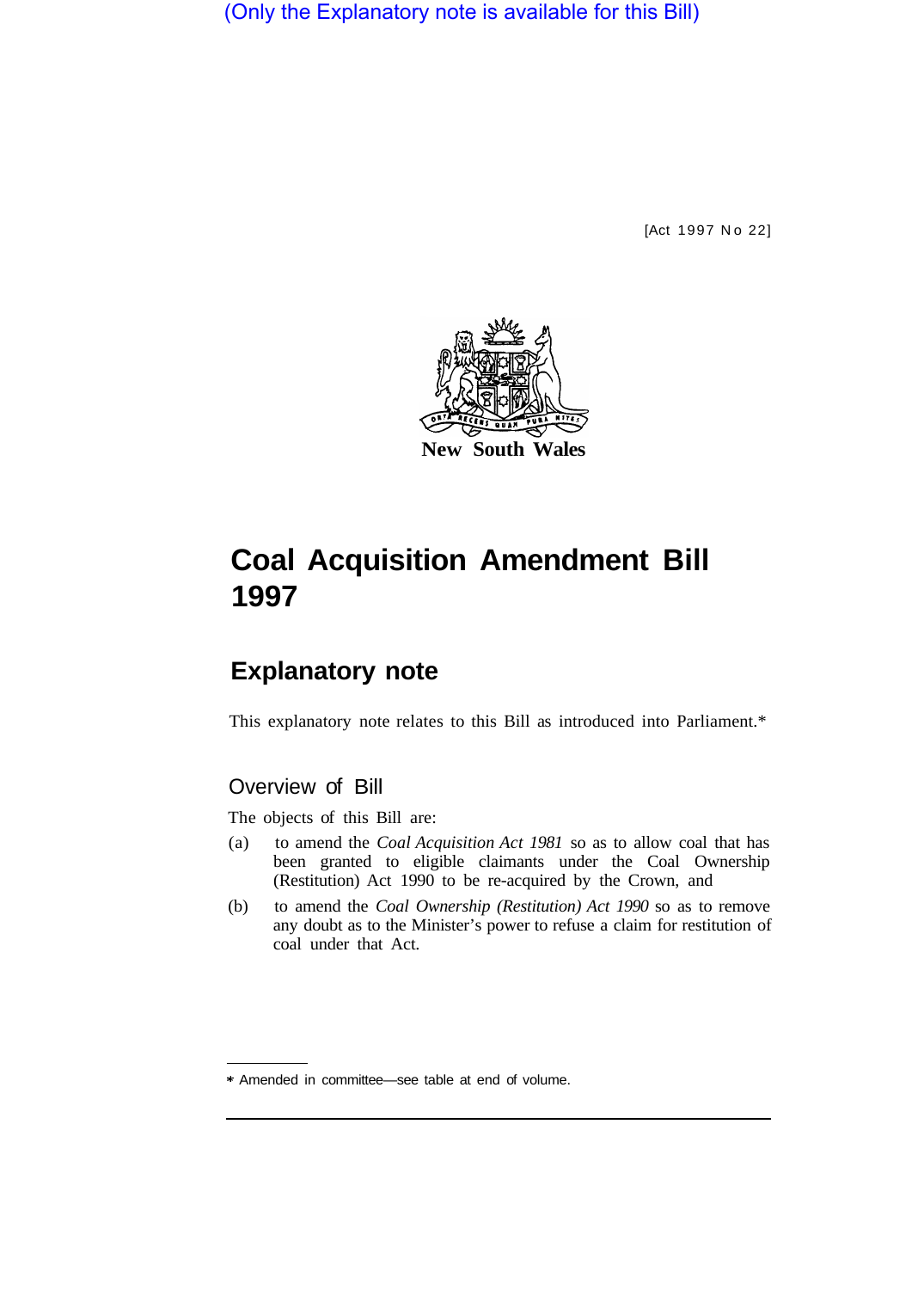Coal Acquisition Amendment Bill 1997 [Act 1997 No 22]

Explanatory note

### Outline of provisions

**Clause 1** specifies the name of the proposed Act.

**Clause 2** provides for the commencement of the proposed Act on a day or days to be appointed by proclamation.

**Clause 3** is a formal provision giving effect to a Schedule of amendments to the *Coal Acquisition Act 1981.* 

**Clause 4** is a formal provision giving effect to a Schedule of amendments to the *Coal Ownership (Restitution) Act 1990.* 

#### **Schedule 1 Amendment of Coal Acquisition Act 1981**

#### **Revesting of coal by proclamation**

Proposed section 5A (to be inserted by Schedule 1 [2]) provides for the revesting in the Crown of coal that has been granted to eligible claimants under the *Coal Ownership (Restitution) Act 1990.* The revesting is to be achieved by means of a proclamation made by the Governor on the recommendation of the Minister. In deciding whether to make such a recommendation, the Minister may have regard to the revenue that would be likely to accrue to the Crown if the coal were vested in the Crown. On publication of the proclamation, the coal is vested in the Crown freed and discharged from all trusts, leases, licences, obligations, estates, interests and contracts. Compensation for any losses arising from the revesting of the coal will be dealt with by arrangements under section 6 of the Act, to which consequential amendments are proposed by Schedule 1 [4], [5] and [6]. The proposed section 5A is to expire on 31 December 1998, after which date no further proclamations will be able to be made.

#### **Acquisition of coal otherwise than by revesting**

Proposed section 5B (to be inserted by Schedule 1 [2]) provides for the acquisition by the Minister, on behalf of the Crown, of coal that has been granted to eligible claimants under the *Coal Ownership (Restitution) Act 1990.* Action under the proposed section will be able to be taken only on the recommendation of the Coal Compensation Board. The basis on which such recommendations are to be made, and the determination of the amount and method of payment of any consideration payable for coal acquired under the proposed section, are to be dealt with by arrangements under section 6 of the Act, to which a consequential amendment is proposed by Schedule 1 [7] (proposed section 6 (5)).